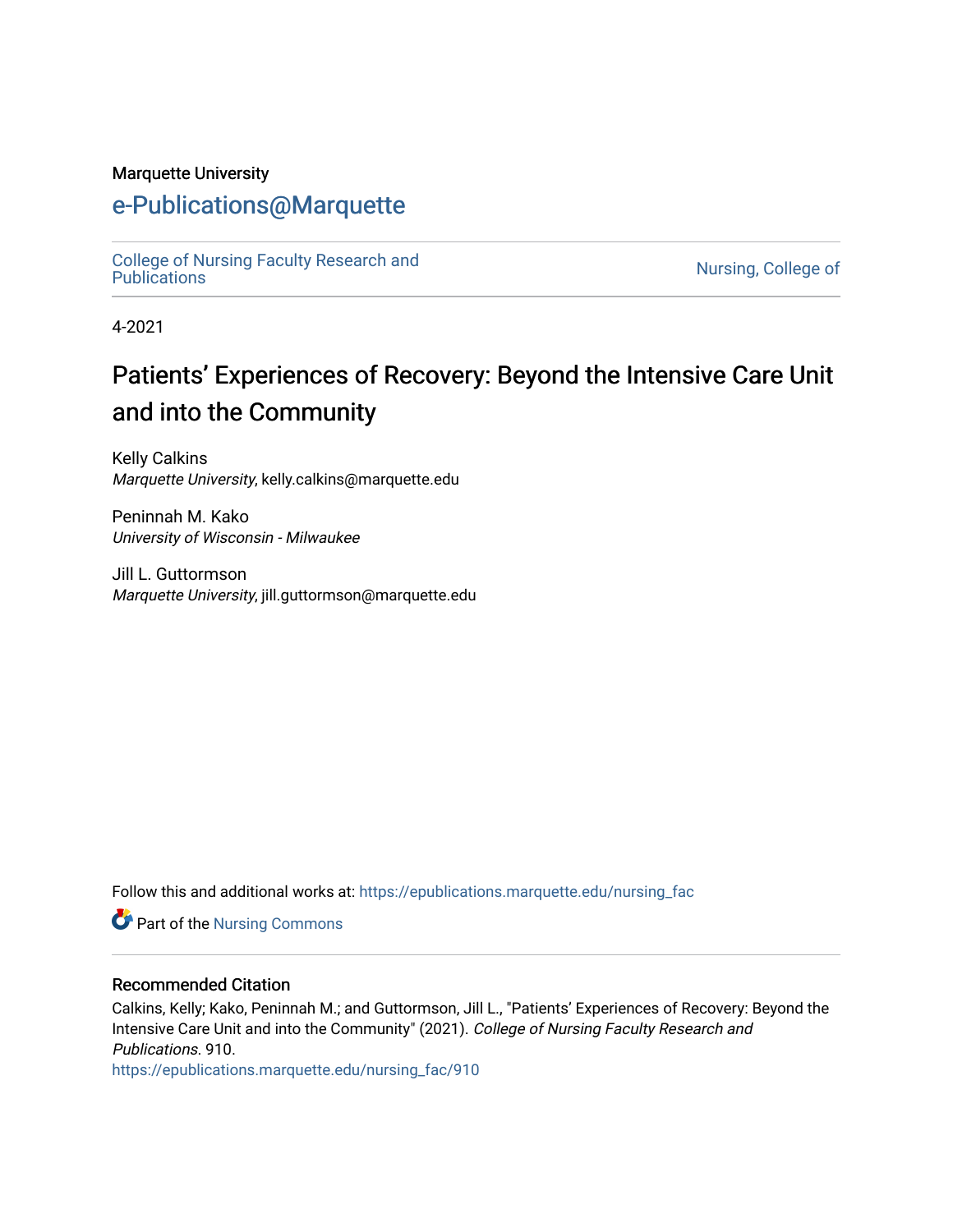**Marquette University**

## **e-Publications@Marquette**

## *Nursing Faculty Research and Publications/College of Nursing*

*This paper is NOT THE PUBLISHED VERSION***.**  Access the published version via the link in the citation below.

*Journal of Advanced Nursing*, Vol. 77, No. 4 (April 2021): 1867-1877. [DOI.](https://doi.org/10.1111/jan.14729) This article is © John Wiley & Sons Ltd. and permission has been granted for this version to appear in [e-Publications@Marquette.](http://epublications.marquette.edu/) John Wiley & Sons Ltd. does not grant permission for this article to be further copied/distributed or hosted elsewhere without express permission from John Wiley & Sons Ltd.

# Patients' Experiences of Recovery: Beyond the Intensive Care Unit and Into the **Community**

Kelly Calkins College of Nursing, Marquette University, Milwaukee, WI Peninnah Kako University of Wisconsin Milwaukee, Milwaukee, WI Jill Guttormson College of Nursing, Marquette University, Milwaukee, WI

Abstract

Aims

To understand barriers and facilitators of recovery for critical illness survivors', who are discharged home from the hospital and do not have access to dedicated outpatient care.

Design

Multi-site descriptive study guided by interpretive phenomenology using semi-structured interviews.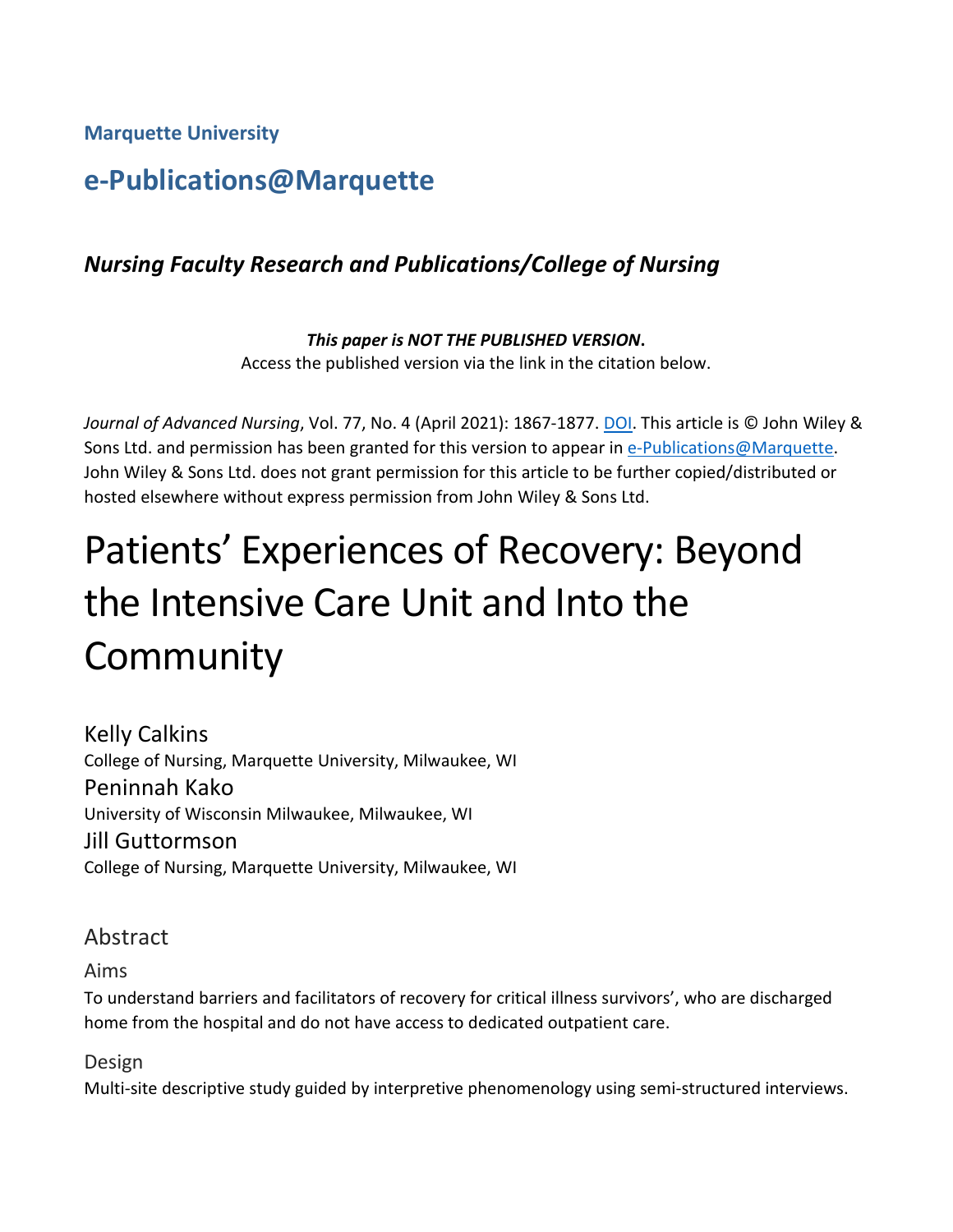#### **Methods**

Interviews were conducted between December 2017 -July 2018. Eighteen participants were included. Data were collected from interview recordings, transcripts, field notes, and a retrospective chart review for sample demographics. Analysis was completed using Interpretive Phenomenological Analysis which provided a unique view of recovery through the survivors' personal experiences and perception of those experiences.

#### Results

Participants encountered several barriers to their recovery; however, they were resilient and initiated ways to overcome these barriers and assist with their recovery. Facilitators of recovery experienced by survivors included seeking support from family and friends, lifestyle adaptations, and creative management of their multiple medical needs. Barriers included unmet needs experienced by survivors such as mental health issues, coordination of care, and spiritual needs. These unmet needs left participants feeling unsupported from healthcare providers during their recovery.

## Conclusion

This study highlights important barriers and facilitators experienced by critical illness survivors during recovery that need be addressed by healthcare providers. New ways to support critical illness survivors, that can reach a broader population, must be developed and evaluated to support survivors during their recovery in the community.

#### Impact

This study addressed ICU survivors' barriers and facilitators to recovery. Participants encountered several barriers to recovery at home, such as physical, cognitive, psychosocial, financial, and transportation barriers, however, these survivors were also resilient and resourceful in the development of strategies to try to manage their recovery at home. These results will help healthcare providers develop interventions to better support ICU survivors in the community.

## 1 INTRODUCTION

With increasing numbers of intensive care unit (ICU) patients surviving to discharge (Adhikari et al., **2010**), the physical, cognitive, and psychological morbidities encountered during critical illness recovery are a growing clinical (Iwashyna, **2010**) and public health challenge (Davidson et al., **2013**). It is imperative that the health care of ICU patients incorporate an increased focus on long-term health (Elliott et al., **2014**; Needham et al., **2012**). Although there is growing international awareness of the need to support patients throughout recovery (Elliott et al., **2014**; Needham et al., **2012**; Reay et al., **2014**), dedicated outpatient care for critical illness survivors is limited (Elliott et al., **2014**; Needham et al., **2012**). Post-ICU clinics, first started in 1985 in the UK, were designed to evaluate and treat ICU survivors. While 30% of ICU survivors in the UK currently have dedicated outpatient follow-up 2–3 months after ICU discharge (Teixeira & Rosa, **2018**), many other countries have only recently adopted the post-ICU clinical model and have much lower rates of dedicated follow-up (Golbenson, Johnson & Wilson, **2019**). Currently, there are only 16 post-ICU clinics in the USA (Society of Critical Care Medicine, **2020**).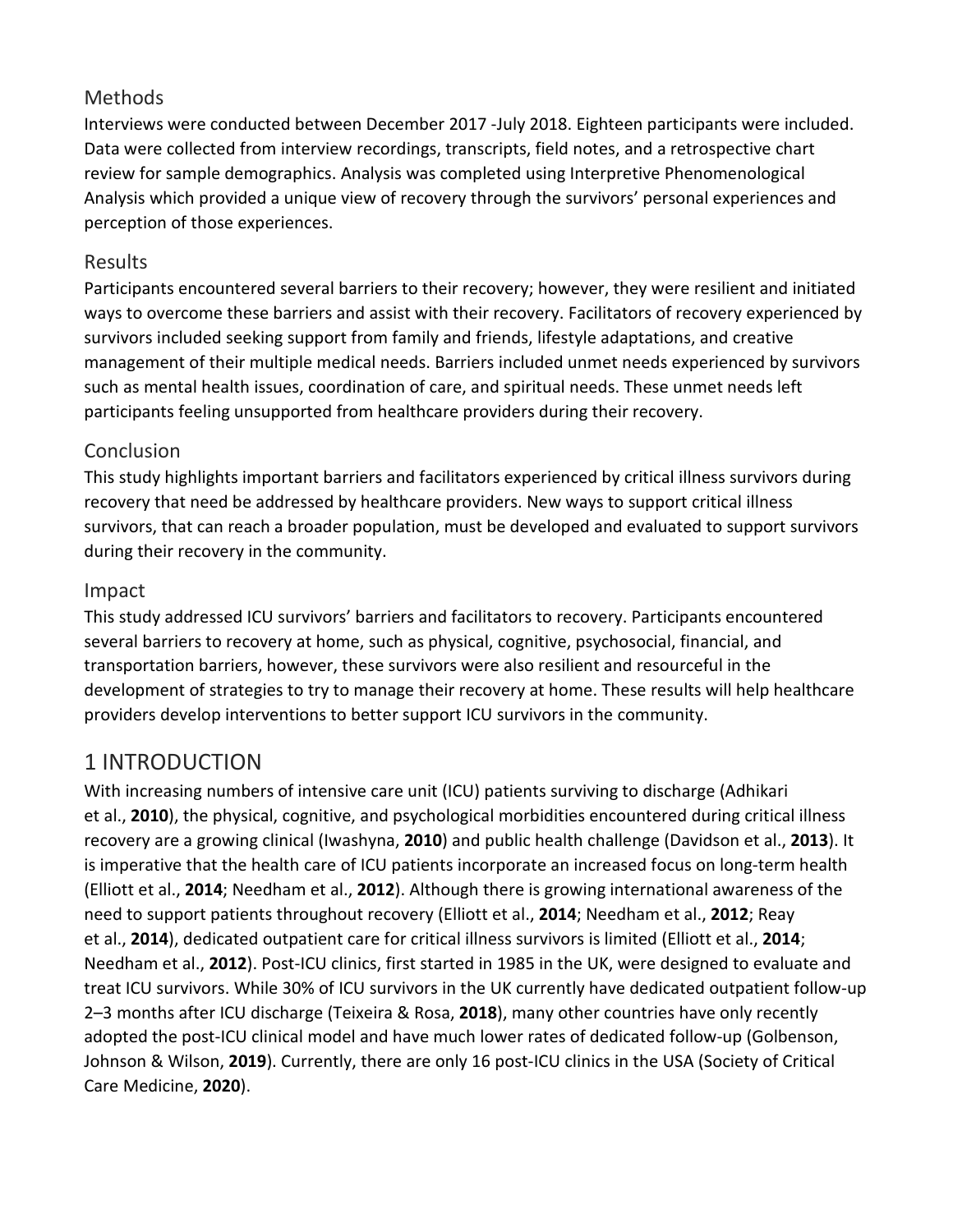## 2 BACKGROUND

ICU survivors face a wide range of challenges (Cuthbertson et al., **2010**; Haines et al., **2015**; Herridge et al., **2011**; McPeake et al., **2019**) as they recover from their critical illness. These global challenges are termed post-intensive care syndrome (PICS): a new or worsening impairment in mental, cognitive, or physical health after critical illness. Although the exact prevalence of PICS is unknown, it is estimated to occur in up to half of ICU survivors (Needham et al., **2012**). ICU-acquired neuromuscular weakness is the most common form of physical impairment, occurring in more than 25% of ICU survivors (Fan, Cheek, et al., **2014**; Fan, Dowdy, et al., **2014**; Hermans et al., **2014**). Cognitive impairment has been reported to occur on average in 25% of ICU survivors, but a few studies have shown a significantly higher incidence of up to 75% (Davydow et al., **2013**; Needham et al., **2013**; Pandharipande et al., **2013**). Thirty per cent of survivors will suffer from anxiety, 10%–50% will suffer from PTSD (Davidson et al., **2013**; Harvey, **2012**) and 28% will suffer from depression (Wade et al., **2012**).

Recognition of adverse post-ICU outcomes have prompted critical care providers to extend care beyond the ICU (Lasiter et al., **2016**; McPeake et al., **2019**; Sevin et al., **2018**; Williams & Leslie, **2008**). The Society of Critical Care Medicine's THRIVE initiative has recommended initiation of ICU follow-up clinics (Lasiter et al., **2016**; McPeake et al., **2017**; Sevin et al., **2018**), however, most survivors do not have access to such programs. Little is known about what ICU survivors, without access to dedicated outpatient care, are doing to facilitate their recovery. To improve the long-term outcomes for ICU survivors and design interventions that meet the needs of all survivors, it is imperative we understand critical illness survivors' barriers and facilitators to recovery.

## 3 THE STUDY

#### 3.1 Aim

To understand barriers and facilitators of recovery for critical illness survivors', who are discharged home from the hospital and do not have access to dedicated outpatient care. To address the study aim, three open-ended questions were used: (a) What have you done to facilitate your recovery since discharge from the hospital? (b) Tell me about barriers you have encountered since you were discharged from the hospital; and (c) What have you done to overcome the barriers that you encountered?

#### 3.2 Design

Interpretive phenomenology guided the larger study that sought to describe critical illness survivors experience of recovery. This study reports on one aspect of the study, the facilitators and barriers of recovery. Interpretive phenomenology seeks to understand the deeper layers of human experience that lay obscured beneath surface awareness and how the individual's lifeworld influences this experience (Bynum & Varpio, **2018**). It goes beyond description to the interpretation of the phenomenon. The researcher must be aware of the influence of the individual's background and account for the how this impacts the individual's experience of being (Neubauer et al., **2019**). Interpretive Phenomenology also recognizes that the researcher, like the research subject, cannot be rid of his/her lifeworld. Instead, the researcher's past experiences and knowledge are valuable guides to the inquiry (Neubauer et al., **2019**) and are therefore included in the process of data collection and analysis through a dynamic process of reflecting and writing which guides data analysis (Bynum &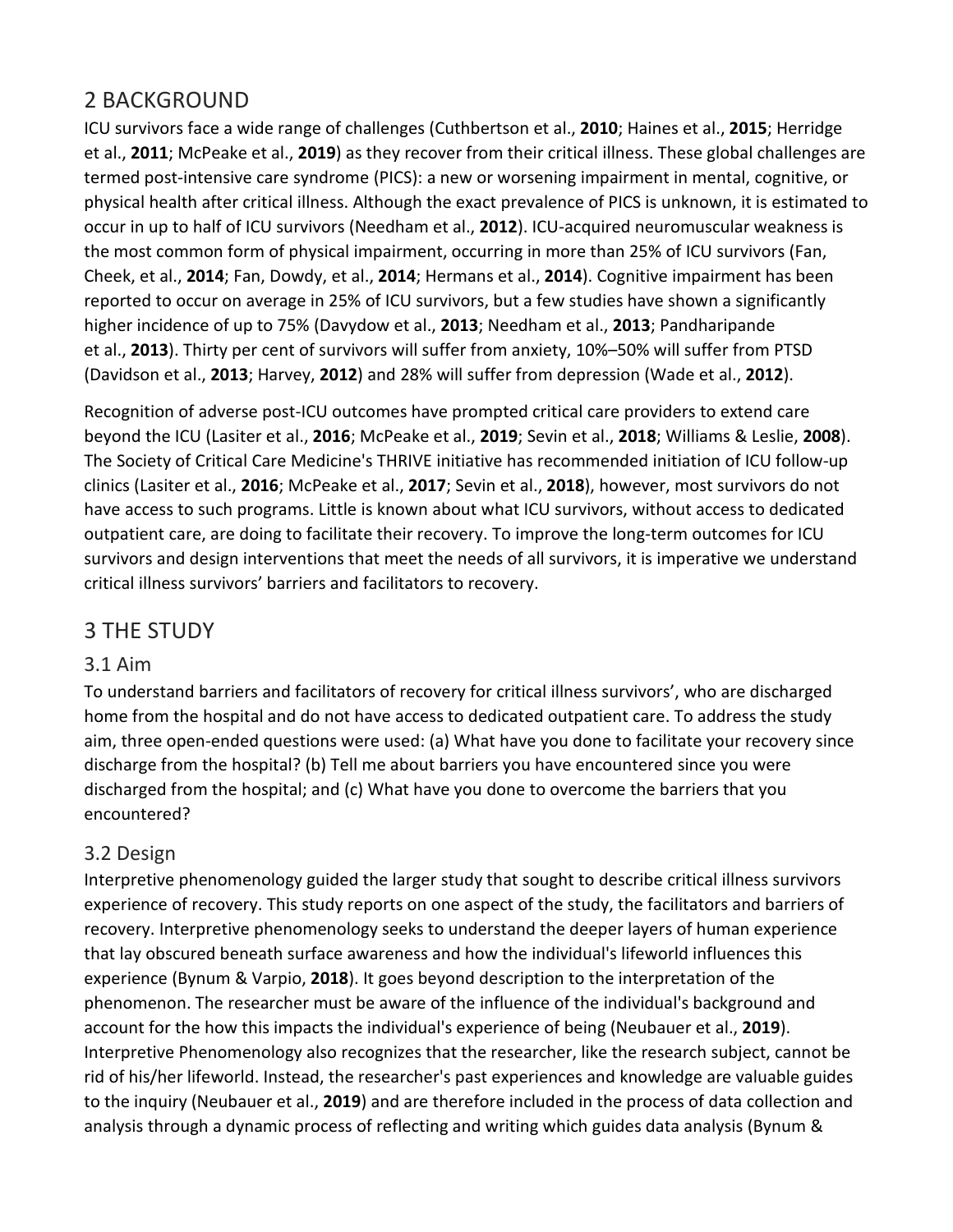Varpio, **2018**). The researcher believes that survivors of critical illness encounter several barriers to their recovery once they are discharged from the hospital. Since many of these survivors do not have access to resources in the community, survivors must develop ways to overcome these barriers and facilitate their recovery.

#### 3.3 Sample/participants

Participants were recruited from six ICUs in four hospitals, a community, regional, Urban, and level one trauma and academic hospital. To include a diverse sample, inclusion criteria were kept broad; participants were eligible if they were over the age of 18, spoke and understood English, in ICU for 3 or more days, mechanically ventilated for at least 24 hr, and were discharged home. Survivors were excluded if they had a cognitive impairment that made them unable to consent or participate in the interview or were discharged to a post-acute care institution. Purposive sampling was used.

Screening occurred two to three times per week. Once identified participants were approached to discuss the study, questions were answered and understanding of the study was verified. Interested participants were contacted approximately 2 weeks after discharge to discuss the study and schedule an interview for at least 4 weeks after hospital discharge. Consent for study participation was obtained prior to the interview. Eighteen participants were included in the study. Forty-three permission to contact forms were obtained, 19 consented and participated in an interview, 11 did not answer followup phone calls or emails, seven changed their minds, three died, two were still hospitalized when recruitment ended, and one was discharged to a rehabilitation facility. One participant was withdrawn from the study by the PI due to a change in mental status during the interview. All data from this patient were deleted. Participants were no longer recruited when data saturation was reached.

## 4 DATA COLLECTION

To construct a rich understanding of factors that influenced ICU recovery, interpretive phenomenology was used to guide the interview. The interview focused on capturing the lived experience (Van Manen, **1990**) and aimed at evoking a comprehensive account of the participant's experience of recovery (Moustakas, **1994**). Interviews were semi-structured to allow the participants to direct the conversations and describe their experiences in detail. Field notes were taken and analysed during and after the interviews. Preliminary analysis during data collection revealed emergent themes which allowed for additional data collection and deeper understanding of the recovery experience and the facilitators and barriers encountered.

Interviews were conducted between December 2017 -July 2018. To ensure privacy and comfort, participants chose the interview location. Interviews took place in the survivors' homes (11), over the phone (5), at the hospital (1), and in a church office (1). All interviews were audio recorded and transcribed. After participant consent, a retrospective chart review was completed to provide sample description. Data retrieved included ICU days, ventilator days, sedation, and vasoactive medication use. The Acute Physiology and Chronic Health Evaluation (APACHE) II score was calculated on each participant. The APACHE II score is a severity of disease classification system. It uses a point score (0– 71) based on initial values (within first 24 hr of ICU admission) of 12 routine physiological measurements, age, and previous health status to provide a measure of severity of illness. (Knaus et al., **1985**).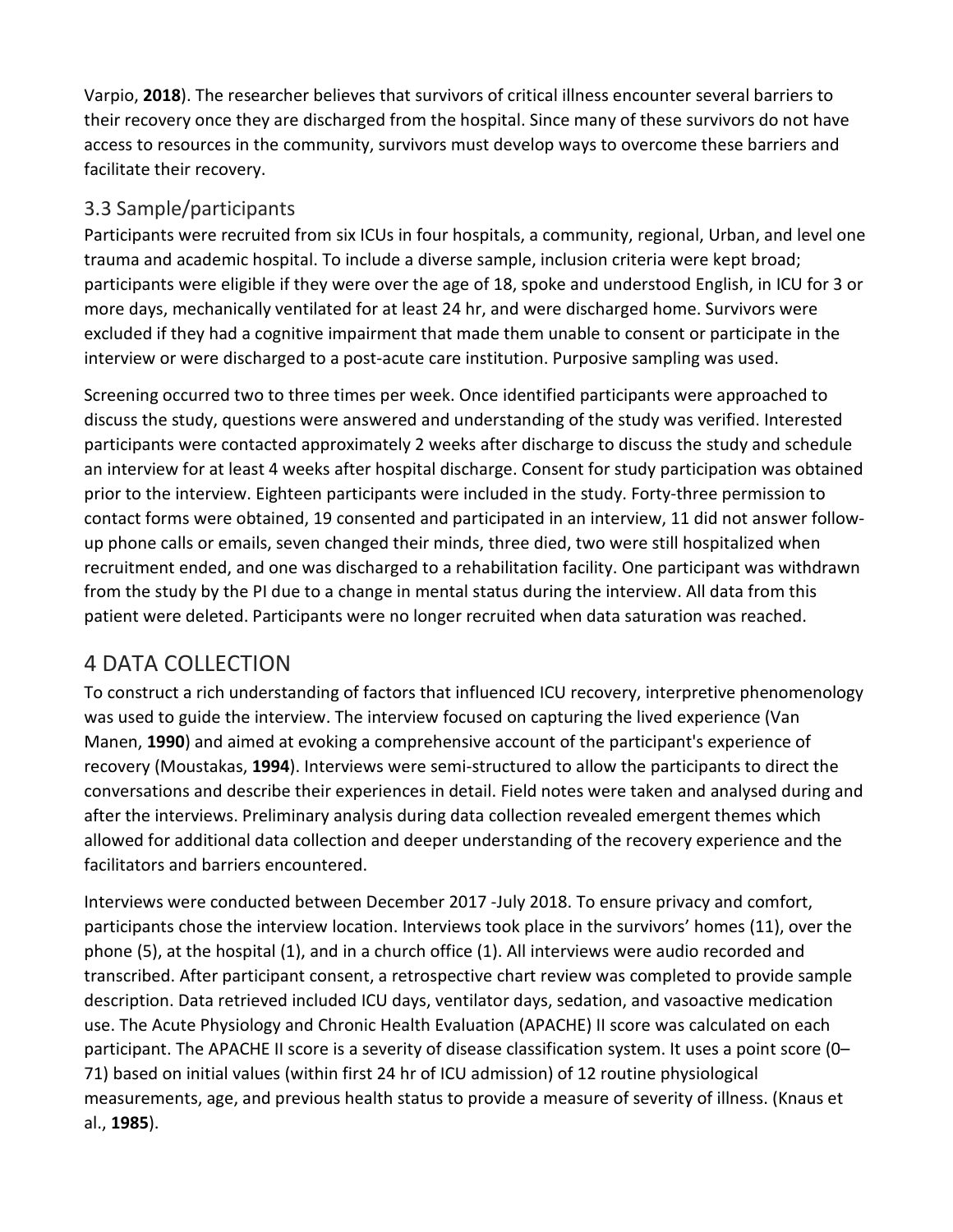## 5 ETHICAL CONSIDERATIONS

The study was approved by the institutional review board (IRB) at the main site with other sites relying on the primary review. Because reliving difficult events and experiences can be distressing (Hersen & Turner, **2013**), participants could stop the interview at any time or skip any questions. The crisis hotline number was provided, to which they could self-refer. Pseudonyms were used to ensure privacy and anonymity of participants.

## 6 DATA ANALYSIS

Interview transcripts were analysed using Interpretive phenomenological analysis (IPA), a blended approach which draws on fundamentals of phenomenology, hermeneutics, and idiography. IPA draws on phenomenology with deep engagement in the data, hermeneutics which influences the understanding of the lived experience and idiography that focuses on in-depth analysis of single cases before producing general statements (Smith & Osborn, **2012**). It aims to provide detailed examination of the lived experience of a phenomenon through participant's personal experiences and perceptions of objects and events (Neubauer et al., **2019**). IPA positions the researcher as an integral part of the research process. It involves a process of rich engagement and interpretation involving both the researcher and research. The researcher seeks to make sense of the participants making sense of their world. IPA offers direction on how to approach the phenomenon of interest with guidance on sampling, data collection, and analysis (Peat et al., **2019**).

The data were first coded by reading through word documents and field notes, identifying preliminary themes. Data were entered into a data management database (NVivo) to facilitate coding and analysis. The PI read and re-read the interviews and listened to the recordings to ensure full immersion in the data and to gain an in-depth, detailed understanding of survivors' responses. Open coding began with highlighting salient statements and adding comments/notes in the margins. Each section of salient statements was then assigned a code. Codes were grouped into themes and subthemes. Reflective field notes captured during and immediately following interviews were also used during analysis which allowed for a deeper understanding of recovery. More than half of the transcripts were independently coded by two other members of the research team. Developed themes were discussed among all three researchers for validation and accuracy.

#### 6.1 Rigour

Lincoln and Guba's (**1985**) criteria for rigor informed the study. To ensure credibility, the PI had prolonged engagement with the data to develop a deep understanding of what it is like to recover from a critical illness. For transferability, the PI included detailed descriptions from the participants to support study findings and themes. Dependability was addressed by completing an inquiry audit with two other researchers. To ensure confirmability, a reflexive journal was used to document the research process, methodological decisions and rationale, logistics of the study, and reflections on the study including values and feelings.

## 7 FINDINGS

Eighteen participants contributed to the findings of this study. The participants differed by medical diagnosis and background; however, their experiences of recovery were similar.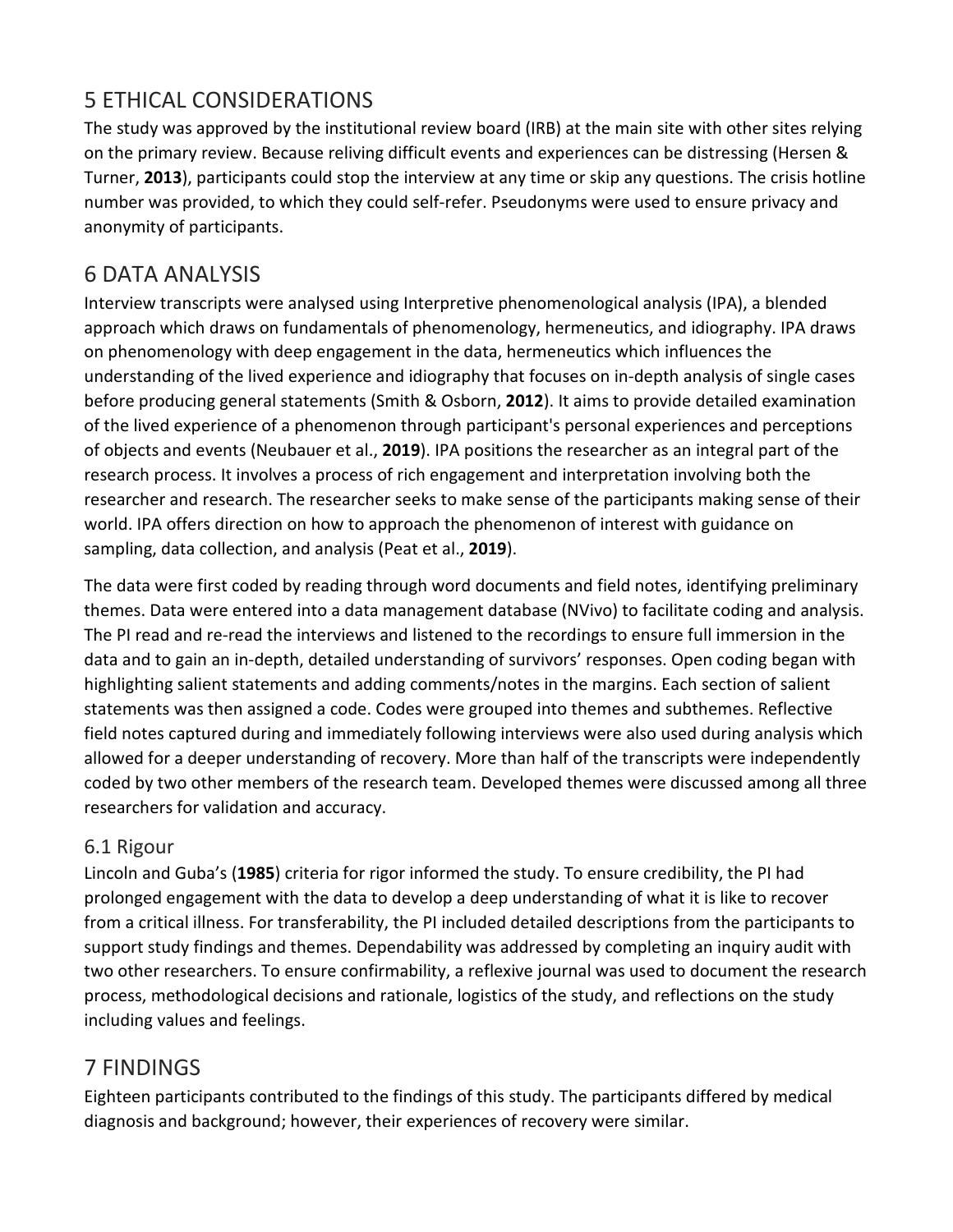Participants had a mean age of 57.5 (*SD* 12.1) years old with a high severity of illness (median APACHE II score of 22, range 25), median ICU days of 5.5 days, range 45 days, and median ventilator days of 4 days with range of 13 days (Table **1**).

| Age [Mean (SD)]                            | 57.5(12.1) |
|--------------------------------------------|------------|
| Gender (Male) [N (%)]                      | 11 (62)    |
| Race [N (%)]                               |            |
| African American                           | 10(56)     |
| Caucasian                                  | 8(44)      |
| Housing [N (%)]                            |            |
| Lives with family                          | 14 (78)    |
| Lives alone                                | 4(22)      |
| Education [N (%)]                          |            |
| High school                                | 8(44)      |
| Some college                               | 4(22)      |
| Other <sup><math>a</math></sup>            | 6(34)      |
| ICU Length of stay (days) [median (range)] | 5.5(45)    |
| Ventilator days [median (range)]           | 4(13)      |
| Sedation received [N (%)]                  | 18 (100)   |
| Vasopressors received [N (%)]              | 13 (72)    |
| APACHE II score [median (range)]           | 22 (25)    |
| Diagnosis [N (%)]                          |            |
| Cardiovascular                             | 4 (22)     |
| Respiratory                                | 8(44)      |
| Sepsis                                     | 2(11)      |
| Surgical                                   | 1(6)       |
| Other $b$                                  | 3(17)      |

**TABLE 1.** Sample characteristics (*N* = 18)

<sup>a</sup> Other: Some High School 2 (11), Bachelor's degree 1 (6), Master's degree 2 (11), and Doctorate degree 1 (6).  $b$  Other: Necrotizing pancreatitis 1 (6), Haemoptysis 1 (6), and Seizures 1(6).

Participants encountered several barriers to recovery at home, such as physical, cognitive, psychosocial, financial, and transportation barriers. They experienced unmet needs, including issues with mental health, coordination of care, and spiritual needs that had an impact on their recovery. These barriers and unmet needs left many survivors feeling unsupported by healthcare providers after discharge, however, these survivors were also resilient and resourceful in development of strategies to manage their recovery at home. Five major themes emerged during analysis: Self-Managing Recovery, Following Recommendations, Support, Barriers to Recovery, and Unmet Needs (Table **2**).

**TABLE 2.** Themes

| <b>Theme</b>  | <b>Subtheme</b> | <b>Description</b>                                        |
|---------------|-----------------|-----------------------------------------------------------|
| Self-Managing | Medical         | Frequent appointments, medical procedures, feeding        |
| Recovery      | management      | tube, Wound Vac, PICC line, re-hospitalization            |
|               | Lifestyle       | Unable to drive, climb stairs, get in the bathtub, return |
|               | adaptation      | to work, cook, lawn care, basic ADLs                      |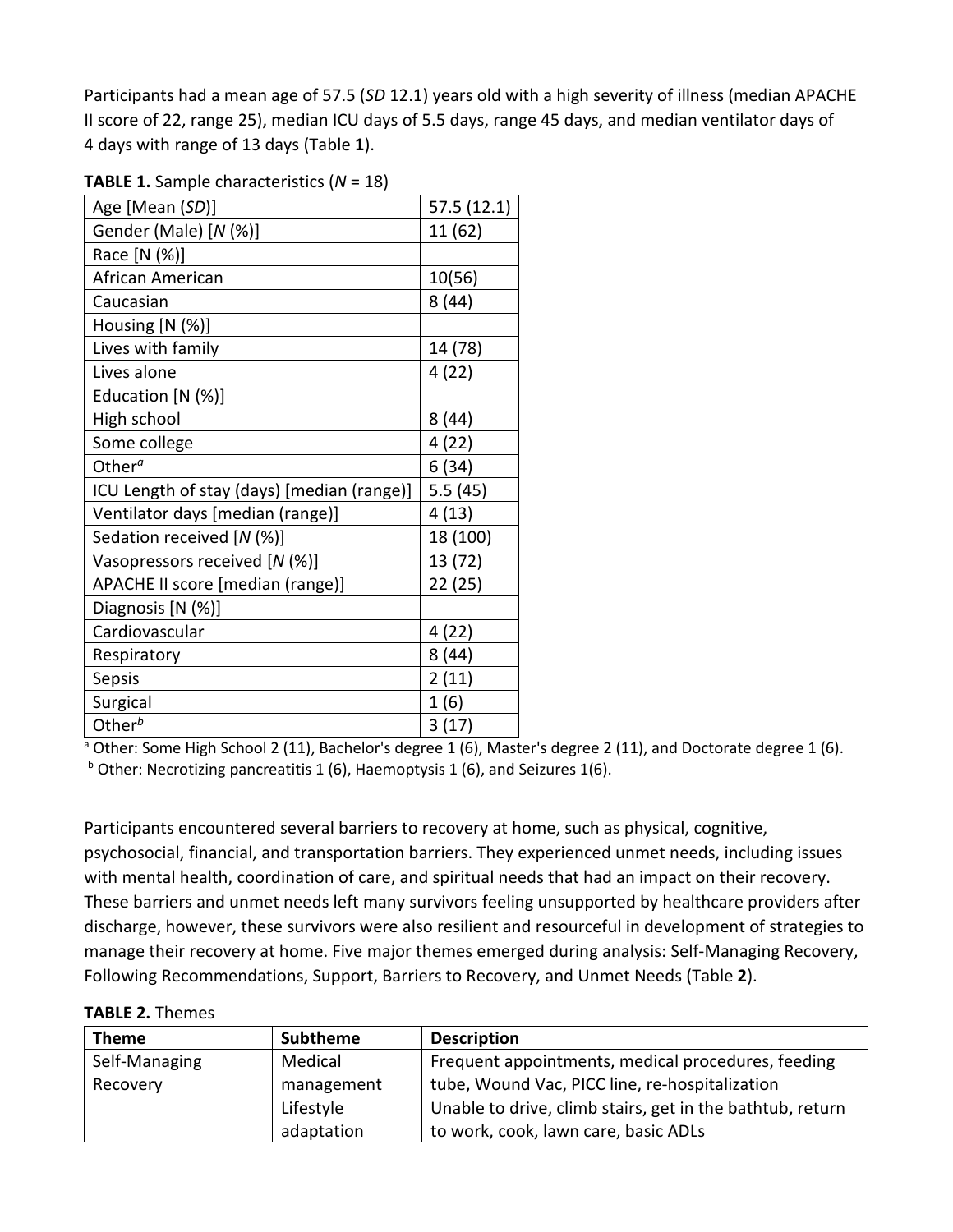| Following                   |                 | Take prescribed medications, wearing my life-vest,        |
|-----------------------------|-----------------|-----------------------------------------------------------|
| Recommendations             |                 | going to doctor appointments, following recommended       |
|                             |                 | diet and activities                                       |
| Support                     | Social          | Family, friends, church family, neighbours, co-workers    |
|                             | Medical         | Physical therapy, occupational therapy, and visiting      |
|                             |                 | nurses.                                                   |
|                             | Spiritual       | Going to church, talking to God, and praying              |
|                             | Self-support    | Writing notes, keeping a calendar, seeking information,   |
|                             |                 | talking to family and friends, watching TV, and reading   |
| <b>Barriers to Recovery</b> | Physical        | Weakness, difficulty sleeping, pain, shortness of breath, |
|                             |                 | and difficulty ambulating                                 |
|                             | Cognitive       | Poor memory and forgetful.                                |
|                             | Psychosocial    | Depressed, sad, agitated, feeling isolated, withdrawn,    |
|                             |                 | feeling moody, stressed out, and unpredictable            |
|                             | Financial       | No insurance, problems with housing, unable to have       |
|                             |                 | recommended cares, and unable to fill medications         |
|                             |                 | prescribed                                                |
|                             | Transportation  | No transportation to appointments or the store            |
| <b>Unmet Needs</b>          | Mental health   | Need to talk to someone regarding mental health, what     |
|                             |                 | they had and were experiencing, and how they were         |
|                             |                 | feeling                                                   |
|                             | Coordination of | Lack of communication about appointments, illness, and    |
|                             | care            | what to expect during recovery                            |
|                             | Spiritual       | Need counsel on why they survived                         |
|                             | counselling     |                                                           |

Participants described multiple strategies they initiated to assist in their recovery or overcome barriers within three major themes: Self-Managing Recovery, Following Recommendations, and Support.

#### 7.1 Self-managing recovery

Self-Managing Recovery included activities that participants initiated to facilitate recovery at home. Self-Managing Recovery included Medical Management and Adaptations to Lifestyle.

#### *7.1.1 Managing medical needs*

Some participants had medical devices that required management at home. Participants described their efforts to find support in managing them. Doug (56-year-old, 48 days in ICU) who was sent home with a feeding tube summarized:

He [my dad] helped me out a lot with the feeding machine, 'cause I couldn't have done that alone, you had to change the bag, flush the tube that was in me … and the bags had to be changed every day.

Several participants had frequent doctor appointments after they were discharged home.

Chuck (62-year-old, 6 days in the ICU) stated "we [he and his wife] are seeing someone every week, yup, maybe two or three times a week." He had appointments with a primary care provider, radiologist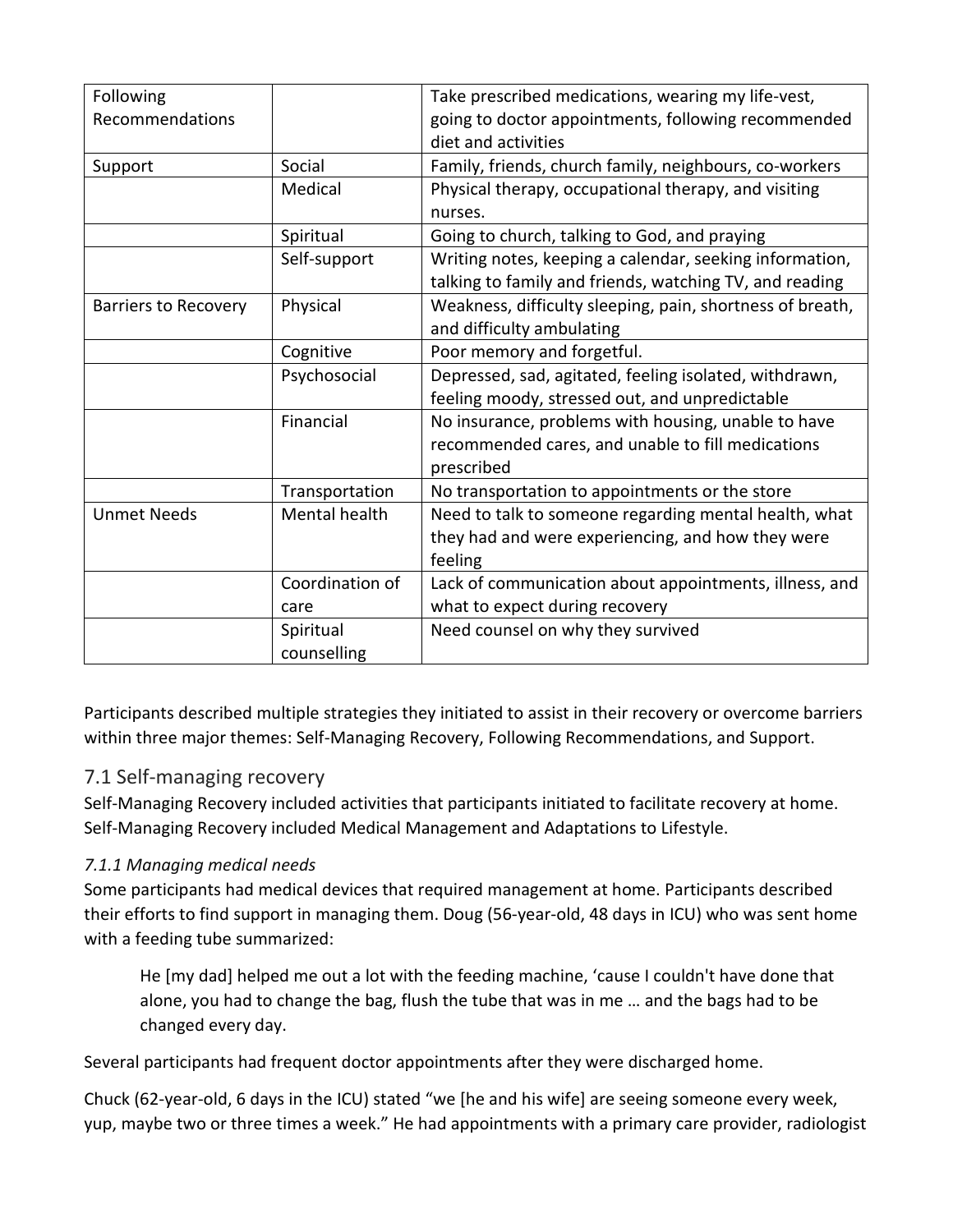who placed his biliary drain and infectious disease doctor. Sue (57-year-old, 3 days in ICU) had difficulty keeping track of all of her appointments "it's just the other outside appointments they are making for me…I just missed one today, now I got to call them and tell them that I couldn't make it this morning, I overslept."

Other participants were re-hospitalized. William (51-year-old, 4 days in the ICU) discussed how he had been hospitalized in the ICU three or four times in the last 6 months after open heart surgery. "I got back home here and maybe a week or two, I was back in ICU again for some other sickness."

#### *7.1.2 Lifestyle adaptations*

Participants described lifestyle adaptations they made to manage symptoms including changes they made to their everyday routine such as washing their hair in the sink, sitting down when necessary, not using stairs and using a motorized cart while grocery shopping. For example, Mike (65-year-old, 5 days in ICU) found it difficult to go upstairs and get in the bathtub:

I didn't go upstairs for a while. I washed my hair and kind of washed up in the sink for a while because I didn't want to get in the tub. The daily tasks, you know as far as making the food and things, I just wasn't capable of doing that right away.

#### 7.2 Following recommendations

Participants reported they were following recommendations to assist in their recovery including taking medications, following a specific diet or going to appointments. For some, this was an adjustment from previous lifestyle. Daryl (64-year-old, 5 days in the ICU) described how he was following doctor's recommendations: "I am taking care of my health and going to the doctor and all my appointments. Whatever's wrong with me, [I'm] getting it done." He further described how previously he did not care about his health but now he stopped drinking brandy, got Chantix to quitting smoking, started taking his medication for high blood pressure, was redirecting his life, and taking care of himself. He stated, "I've come to the realization that I'm not superman and I could die if I don't take care of myself."

While participants had good intentions to follow recommendations, they also found challenges in following through. One participant, Dale (56-year-old, 16 days in ICU) shared how he was doing the best he could to follow recommendations:

I've done what they told me to do, I'm taking my medications and wearing the [life] vest. I'm just pretty much doing what they told me to do as much as I can. I've goofed up a few times. I've missed a couple times taking my pills.

In contrast, some participants reported that they did not know how to help with their recovery or how to manage barriers they were encountering. Tosha (50-year-old, 10 days in ICU) explained that she was having difficulty with her physical recovery. She was having pain with walking which made it difficult, but she was not taking any action because: "they didn't tell me what to do yet".

#### 7.3 Support

Participants discussed different types of support that aided their physical, cognitive, and emotional recovery including social, medical, spiritual, and self-support.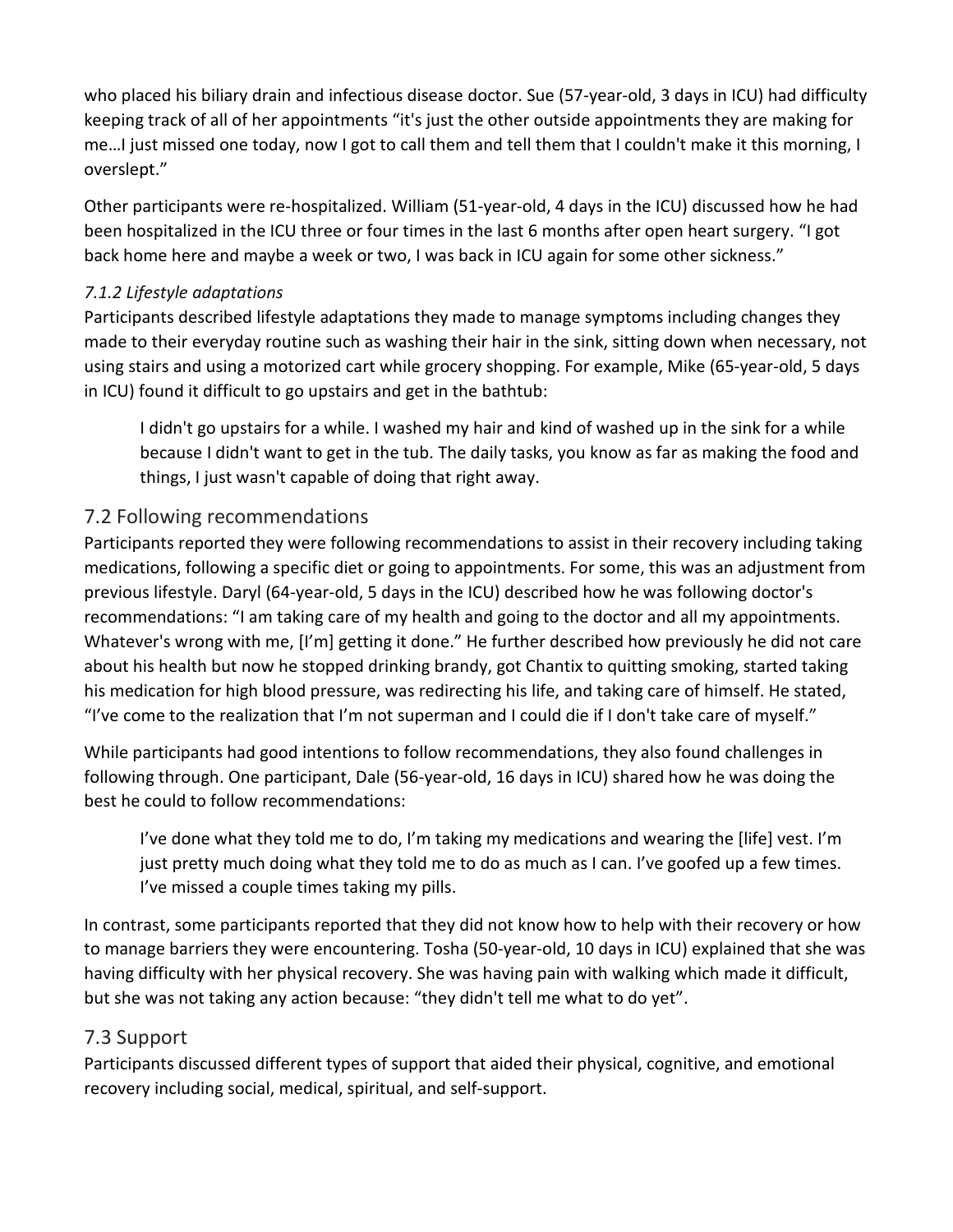#### *7.3.1 Social support*

Social support provided by family, friends, neighbours, or church members was an important part of participants' recovery. Bill (64-year-old, 10 days in ICU) spoke of the support from his church family during his recovery:

I live alone, but I am not alone. That's my church family, it's like I have 17,000 mothers. I've gotten a lotta support and like I said, a whole bunch of mothers that I didn't know I had saying "are you taking your meds?" So yes, it's very humbling, to have so many people be concerned about your well-being.

Several participants struggled trying to care for themselves after their loved ones needed to return to work. Mike (65-year-old, 5 days in ICU) stated how he depended on his wife and indicated when she went back to work, he felt he was left alone too soon:

Once I got out of the hospital, they [my family] were here; my wife was here when she wasn't working. My personal opinion, she could have taken a little more time off work because I think I was kind of pushed out of the boat before I was ready to swim.

#### *7.3.2 Medical support*

Some participants had access to medical services such as visiting nurses, physical therapy, occupational therapy, and wound nurses. They described how support from these services had an impact on their recovery. Marg (65-year-old, 6 days in ICU) was sent home with a Wound Vacuum-assisted closure (VAC) and Peripheral Inserted Central Catheter line for IV antibiotics:

It was great. I mean, I had visiting nurses as many times a week as they felt I needed them. It was like three times a week. I had that Wound Vac, so they'd change that.

#### *7.3.3 Spiritual support*

The role of spiritual support during recovery, including prayer and the survivor's relationship with God, was a common theme. Barbara (62-years-old, 4 days in ICU) wanted to ask her doctor for a referral to a psychiatrist but in the meantime described how prayer and reading her bible was helping with her depression:

My primary doctor may have a psychiatrist that I can talk to, but right now prayer is helping me a lot and reading my Bible. Yup, that's what I'm doing right now.

#### *7.3.4 Self-support*

Almost every participant mentioned self-support which incorporated skills they employed to assist in their recovery, such as writing notes, keeping a calendar, and seeking information about their illness. Self-support also included coping strategies such as taking naps, talking to family and friends, watching TV, and reading. Deb (64-years-old, 8 days in ICU) had several self-support strategies she incorporated in her recovery:

I sit on my deck and watch the birds; I just love to watch the birds. My solitude, it's being outside, it's sitting with my husband and talking with him. Just sitting down to watch TV is a good coping mechanism for me.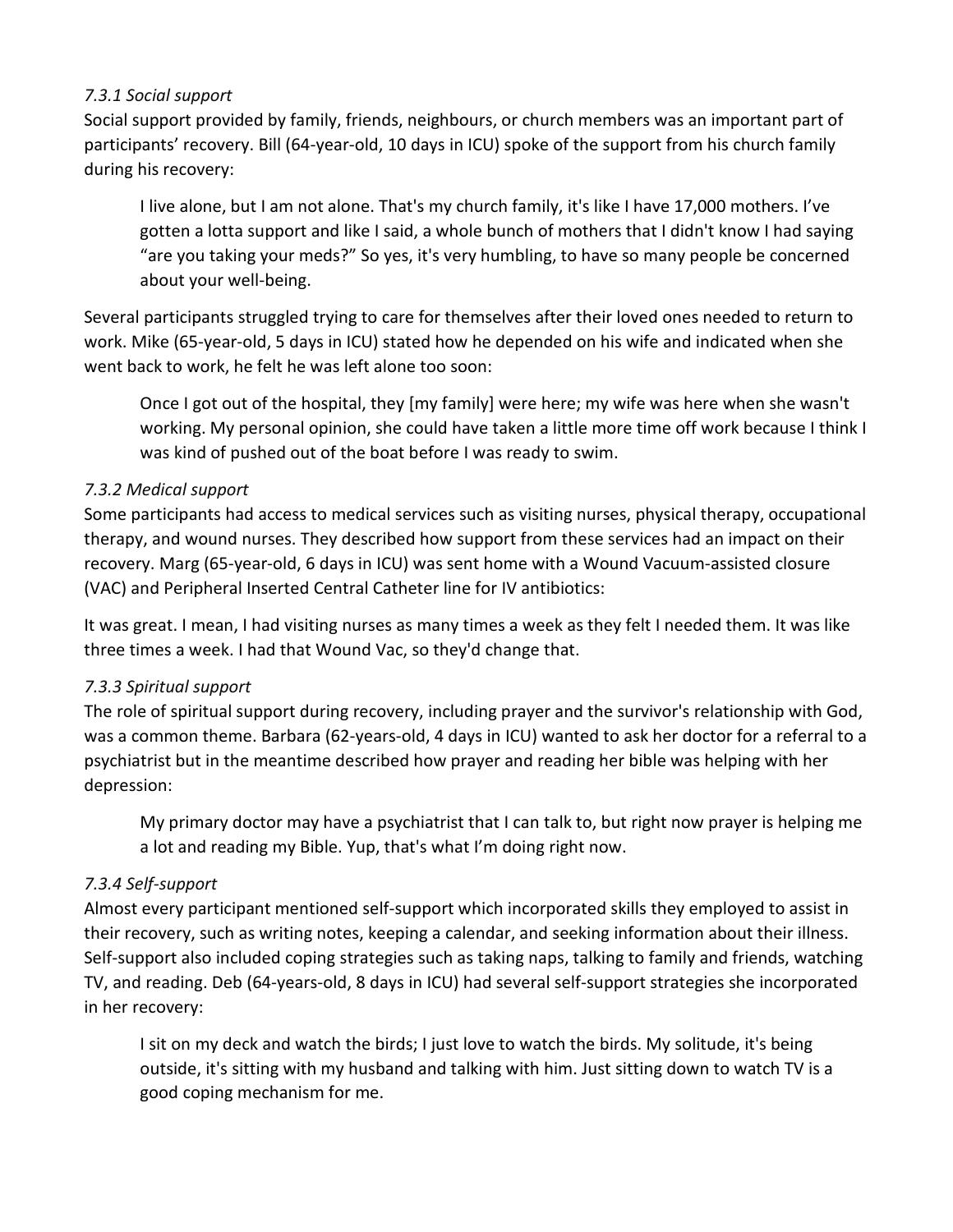Participants liked to talk to others about what they had been through. Mike (65-years-old, 5 days in ICU) described that sharing his critical illness experience with others was not so they knew what happened but more his need to talk about the experience: "Just to verbalize some of that [his critical care experience] so that other people, you know … uh, I mean, that was more not them wanting to know, it was more me wanting to talk about it."

#### 7.4 Barriers to recovery

Participants experienced numerous barriers to their recovery once they were discharged home including physical barriers, cognitive barriers, psychosocial barriers, financial barriers, and transportation barriers.

#### *7.4.1 Physical barriers*

Physical barriers reported by the participants where related to symptoms they experienced such as weakness, pain, and lack of energy. Jennifer (19-year-old, 6 days in ICU) mentioned how weakness affected her ability to work: "After I got out of the hospital, I was so weak. Oh, I couldn't do anything. I couldn't go back to work 'til April because I was so weak." Patricia (76-year-old, 4 days in ICU) suffered from lack of energy and was dependent on continuous oxygen which had an impact on her ability to complete activities of daily living:

I need a person to come in a couple times a week to try to help me with doing laundry…go grocery shopping. I don't really have the energy to walk around the store, I won't go to the store unless they have one of those carts you can ride around in.

#### *7.4.2 Cognitive barriers*

Participants experienced issues with their memory post critical illness including loss of short-term and long-term memory, struggling to recall information and difficulty managing daily tasks. Barbara (62 year-old, 4 days in ICU) spoke of her memory problems during her recovery which had an impact on her daily activities:

Memory…is not all that good. No, some things I remember and somethings I don't, and that's kind of scary. Just remembering daily things, remembering life, remembering my telephone number, remembering what I need to do that day or get the phone or how to work the phone, just little bitty things.

Jim (63-year-old, 3 days in ICU) also discussed his forgetfulness. He relied on notes to help with his memory: "I have to write my medications down, when I have to go for a blood test, just to make sure I don't forget." Jim was struggling, even with the notes. His wife planned to quit her job so she could be home to help with his medications and make sure he followed his diet and fluid restriction.

#### *7.4.3 Psychosocial barriers*

Participants described psychosocial barriers in relation to their emotional health during recovery that had an impact on social interactions and hindered recovery. Participants felt depressed, agitated, sad, and withdrawn. Jennifer (19-year-old, 6 days ICU) resorted to staying in her room and listening to music as she explained: "I just stay to myself. I just go to my room, not talk to nobody, listen to music."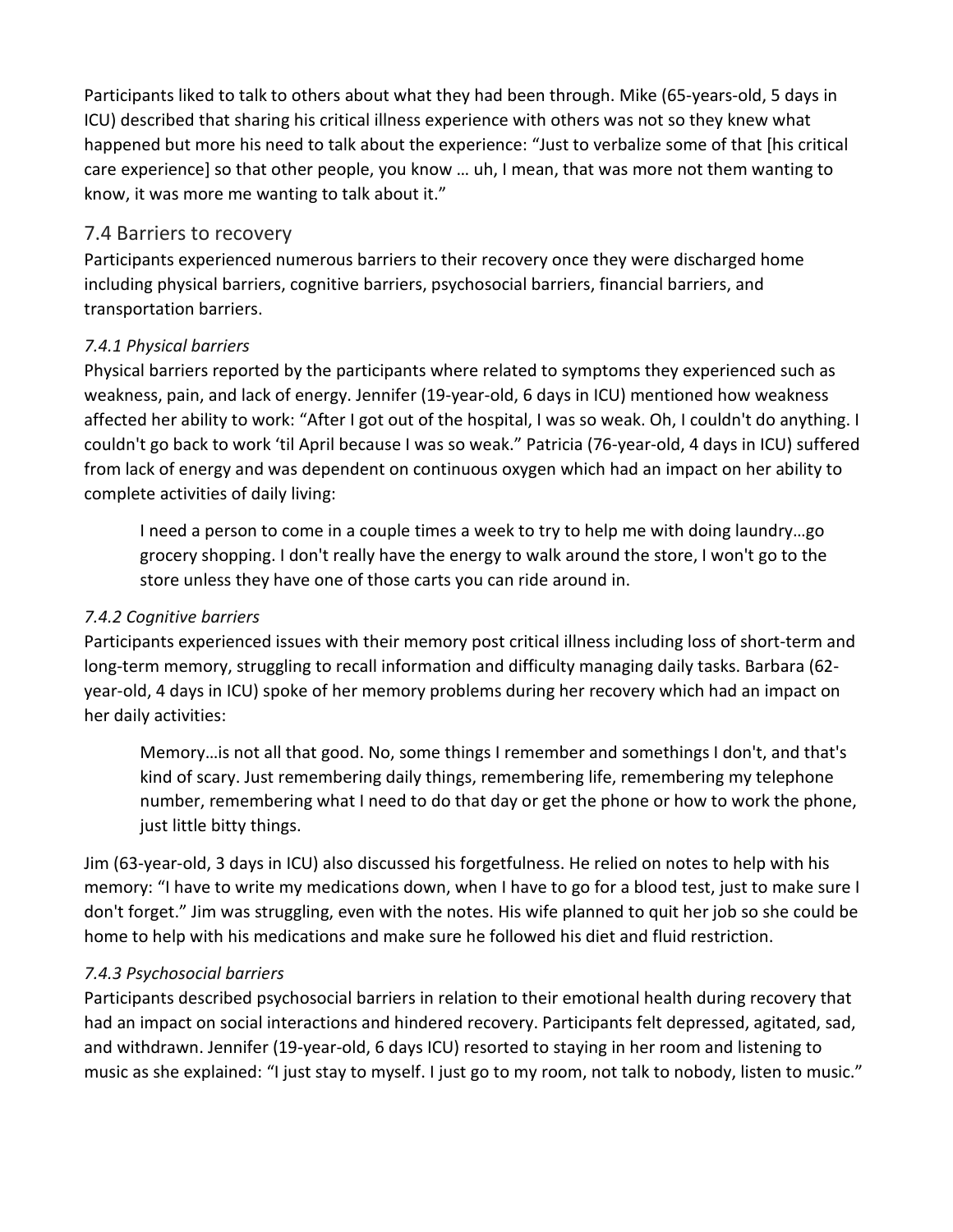#### *7.4.4 Financial barriers*

Many participants were frustrated because of inability to afford recommended medical care. Bill (61 year-old, 10 days in ICU) talked about how he was not able to have a recommended test for a "spot" they found on his pancreas because he did not have insurance and could not afford to pay out of pocket:

The frustrating thing is not having insurance to do as much of the follow ups … our father died of pancreatic cancer and she's [my sister] concerned that because of that, whatever this spot they found on the tip of my pancreas could be the start of that.

William (50-year-old, 3 days in ICU) was recommended physical therapy, but he could not afford it:

They wanted me to go to therapy and I told them I couldn't afford it, so I didn't go to it anymore. I told them I could get on the treadmill here at home…just keep myself active because I don't have the money right now to do nothing.

#### *7.4.5 Transportation barriers*

Having difficulty with transportation to the grocery store and appointments were barriers. Barbara (62 year-old, 4 days in ICU) used a scooter but it would not fit on the transportation van which prevented her from being able to get out and go grocery shopping:

Barriers were being able to get on that van and go to the store. I can't take my chair because they don't have a van big enough or the lift on there for this, so they were not equipped for a person like me to do that.

Participants faced barriers with finding transportation to needed medical appointments. For instance, William (50-year-old, 3 days in ICU) who was staying with his aunt reported struggling to get to his appointments:

She's [the nurse] trying to help me get a ride back and forth to the doctor. I don't have any other way to get there because she [my aunt] works a lot. I don't know the area, I know nothin' about the buses, I don't know nothin' about how to get nowhere but stay right here where I am at.

#### 7.5 Unmet needs

Participants identified unmet needs including mental health issues, coordination of care, and spiritual counselling. There was a lack of resources and information received by critical illness survivors about their recovery.

#### *7.5.1 Mental health*

A few participants spoke of needing to talk to someone regarding what they were experiencing mentally during recovery. They felt that the healthcare providers failed to address what they needed most:

I would have traded both of those [occupational therapy and the dietician] for maybe an hour with somebody that talked to me about my mental condition. I maybe would have appreciated talking to somebody about the other stuff that was going on in my head more than anything else (Mike, 65-year-old, 5 days in ICU).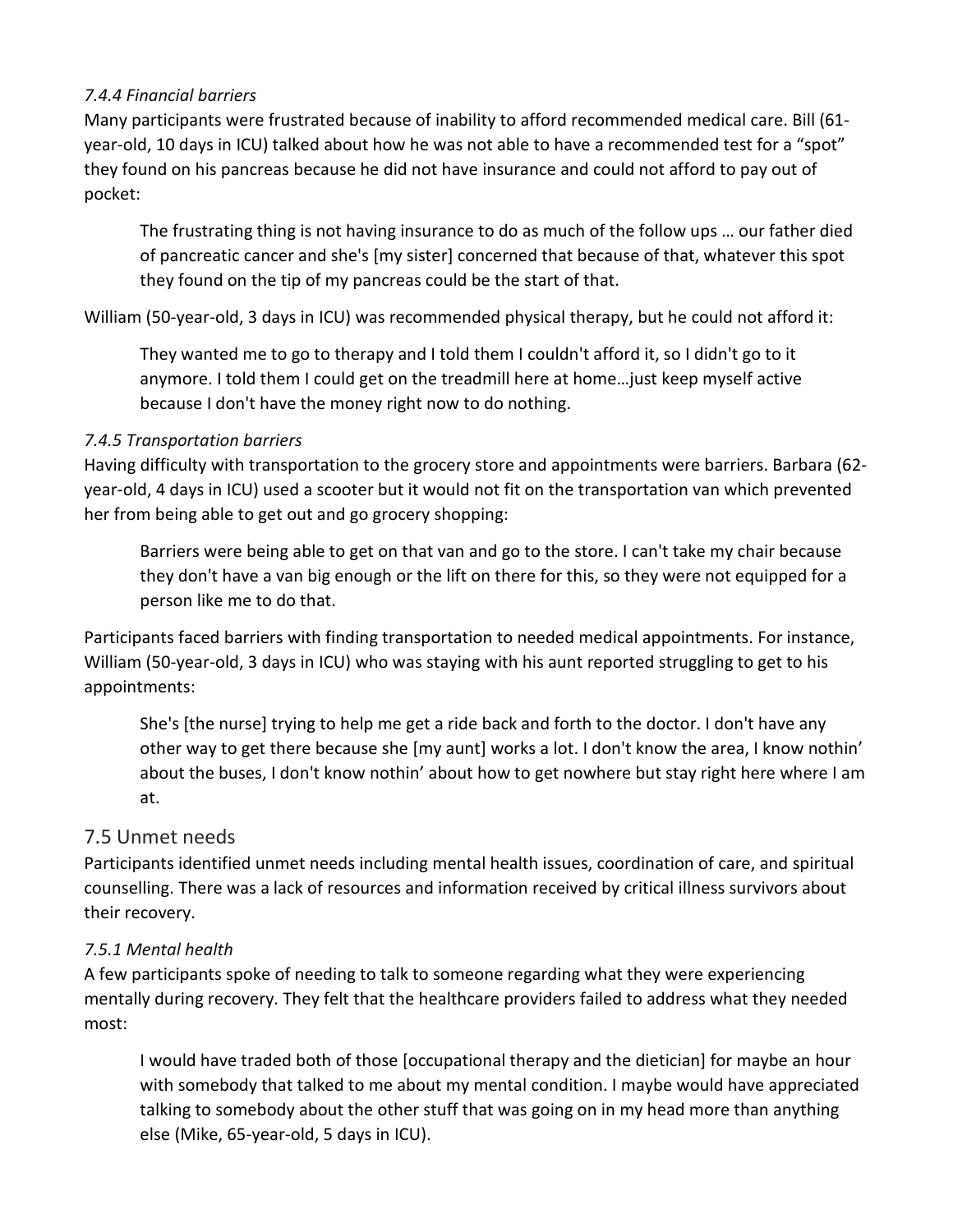#### *7.5.2 Coordination of care*

Several participants needed better communication with healthcare providers about what happened to them during their illness and follow-up care:

It was frustrating that they had all these appointments made for me that I knew nothing about. They give you a printout, say now you have some appointments coming up, but that's it. I had one appointment that I cancelled because when I called I didn't know who it was with, what it was about and they said, "well you're scheduled for surgery because you have gallstones", I said, I don't remember him telling me I had gallstones, so I cancelled it (Deb, 64-year-old, 8 days in ICU).

#### *7.5.3 Spiritual counselling*

Some participants prioritized the need for spiritual counselling after the trauma of surviving a critical illness. Bill (61-year-old, 10 days in ICU) described struggling to understand why he was still here and wanted to find a spiritual director to help him understand why he survived:

That's part of the reason why I'm kind of sad, 'cause I don't know why and I need to find a spiritual director…I've asked God that every day, it's like "why am I still here" 'cause I don't know.

## 8 DISCUSSION

This study took a unique look at ICU survivors' experiences of barriers and facilitators to recovery. New insight into the recovery process emerged from examining post-ICU recovery through the lens of survivorship using interpretive phenomenology analysis. This resulted in a greater understanding of the survivors face and allowed for increased perspective of survivors' management of barriers to their recovery.

Critical illness survivors are resilient and resourceful in the development of strategies to manage their recovery at home. In this study many of the physical, cognitive, and psychosocial barriers experienced by participants after discharge were related to critical illness or treatment. Obstacles to healing included poorly organized care coordination after discharge and spiritual distress related to surviving a critical illness. Lack of mental health resources and healthcare providers' inadequate attention to post-ICU psychological recovery were also described as major barriers by participants.

Similar to findings from this study, a study by Maley et al. (**2016**) identified ongoing physical impairments, mental health issues, and difficulties in scheduling and coordinating follow-up appointments as major barriers faced by survivors. While other studies have addressed financial barriers to establishing post-ICU clinics (Haines et al., **2019**), the current study identified personal financial barriers, including participants not being able to have the necessary follow-up procedures and care post-hospital discharge due to lack of insurance and money. Healthcare providers need to be aware of barriers that survivors experience after they are discharged to assist in overcoming these barriers. Potential interventions include providing transportation to follow-up appointments and community support to help with the financial barriers that may prevent survivors from adhering to the recommended follow-up.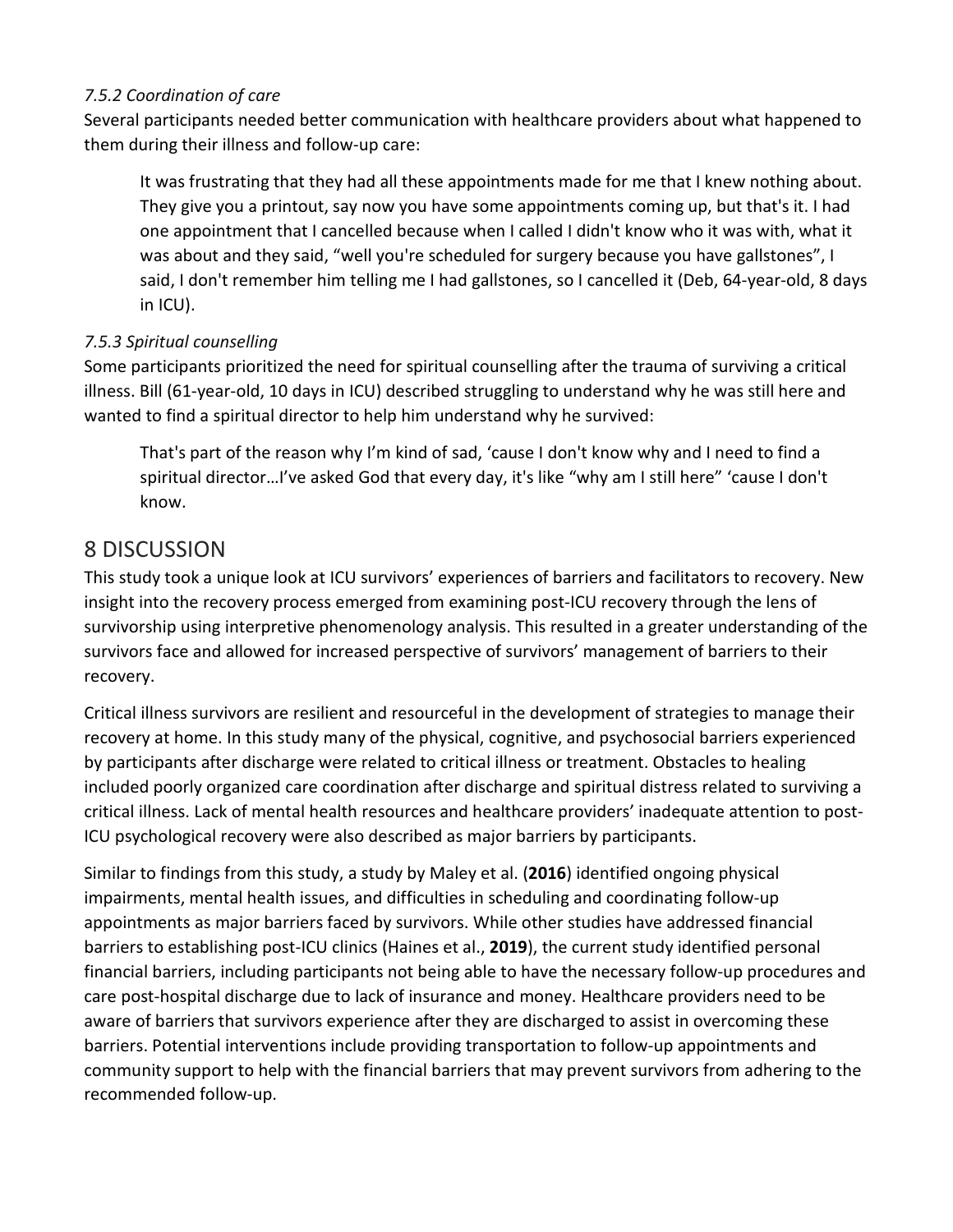Participants in this study found support to be an important facilitator to recovery including medical, spiritual, social, and self-support. Similar findings have been reported in other studies where spiritual and family support were facilitators to recovery (Maley et al., **2016**). The role of social support described by participants in this study highlights the potential value of formal peer support, a proposed intervention to help support recovery following a critical illness (McPeake & Quasim, **2016**; Mikkelsen et al., **2016**). Support from others, whether it is family, friends, or healthcare providers, is a potentially valuable intervention that could compliment an ICU aftercare model that aims to improve outcomes for ICU survivors.

This study found that survivors struggled to understand why they survived and wanted spiritual guidance to help them cope with their new reality. Similarly, several studies have reported patients' views about having near death experiences and the need to believe in a higher entity (Abdalrahim & Seilani, **2014**; Magarey & McCutcheon, **2005**; McKinney & Deeny, **2002**). Facing their own mortality may cause patients to revisit the meaning of their lives and focus on making each day count (McKinney & Deeny, **2002**).

Participants in this study also reported unmet needs of coordination of care and knowing what to expect during recovery. Survivors often do not feel supported by healthcare providers with unmet mental, psychological, and care coordination needs at discharge and during recovery.

In the study by Prinjha et al. (**2009**), a lack of contact from healthcare providers resulted in some patients feeling abandoned after hospital discharge. Patients indicate a sense of wanting more information, but not knowing where to obtain it (Czerwonka et al., **2015**; Lee et al., **2009**). Models of survivorship, such as those from oncology or stroke management, which emphasize long-term health management and transitioning survivors from the acute care environment to the community, could help inform ICU survivorship efforts (Herridge, **2009**; Iwashyna, **2010**; Miller, **2008**). We need to design, implement, and test aftercare models that ensure all ICU survivors will have access to resources and services.

## 9 LIMITATIONS

This was a cross-sectional study that employed purposive sampling with participants recruited from only a few hospitals in one region impacting generalizability. The study focused on early recovery, therefore lacked participants' perceptions of long-term recovery and cannot account for changes in facilitators and barriers to recovery over time. Although data saturation was reached and common themes emerged among the participants, more participants may have provided additional findings.

## 10 CONCLUSION

This study identified that participants were able to implement strategies to assist in recovery, yet they were unable to overcome all barriers. These unmet needs and barriers left participants feeling unsupported from healthcare providers during their recovery. Nurses are in a unique position to support survivors before, during, and after discharge. They should be involved in critical care discharge planning, care coordination, and follow-up care.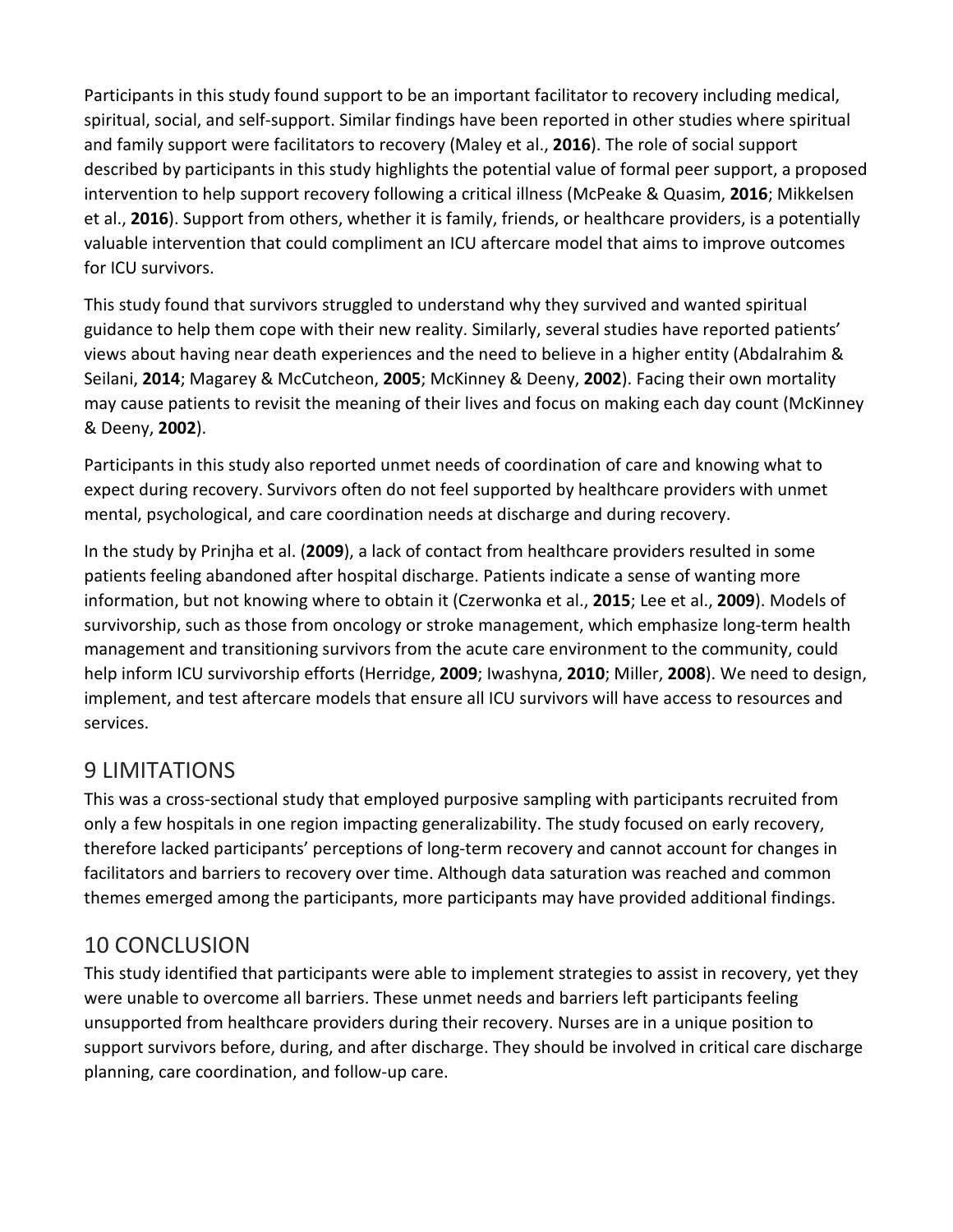## ACKNOWLEDGMENTS

For their important contributions to my dissertation and being on my committee, I would like to acknowledge Julia SNETHEN, University of Wisconsin-Milwaukee, and Laura OTTO-SALAJ, University of Wisconsin-Milwaukee

## CONFLICT OF INTEREST

No conflict of interest has been declared by the authors.

## Funding information

Funding was provided by the Southeast Wisconsin Research Consortium Building Bridges Dissertation grant.

## Peer Review

The peer review history for this article is available at **https://publons.com/publon/10.1111/jan.14729**.

## REFERENCES

- Abdalrahim, M. S., & Zeilani, R. S. (2014). Jordanian survivors' experiences of recovery from critical illness: A qualitative study. *International Council of Nurses*, 570– 577. https://doi.org/10.1111/inr.12142
- Adhikari, N. K., Fowler, R. A., Bhagwanjee, S., & Rubenfeld, G. D. (2010). Critical care and the global burden of critical illness in adults. *Lancet*, **376**(9749), 1339– 1346.
- Bynum, W., & Varpio, L. (2018). When I say…Hermeneutic phenomenology. *Medical Education*, **52**(3), 252– 253. https://doi.org/10.1111/medu.13414
- Colbenson, G. A., Johnson, A., & Wilson, M.E. (2019). Post-intensive care syndrome: impact, prevention, and management. *Breathe (Sheffield,*

*England)*, **15**(2), 98– 101. https://doi.org/10.1183/20734735.0013-2019.

- Connect with Patients and Families, Post-ICU Clinic Directory. (2020). Society of Critical Care Medicine, October 20th, 2020, https://sccm.org/MyICUCare/THRIVE/Connect-With-Patients-and-Families.
- Cuthbertson, B. H., Roughton, S., Jenkinson, D., Maclennan, G., & Vale, L. (2010). Quality of life in the five years after intensive care: A cohort study. *Critical Care*, **14**(1), R6. https://doi.org/10.1186/cc8848
- Czerwonka, A., Herridge, M. S., Chan, L., Chu, L. M., Matte, A., & Cameron, J. (2015). Changing support needs of survivors of complex critical illness and their family caregivers across the care continuum: A qualitative pilot study of towards RECOVER. *Journal of Critical Care*, **30**(2), 242– 249. https://doi.org/10.1016/j.jcrc.2014.10.017
- Davidson, J. E., Harvey, M. A., Bemis-Dougherty, A., Smith, J. M., & Hopkins, R. O. (2013). Implementation of the pain, agitation and delirium clinical practice guidelines and promote patient mobility to prevent post intensive care syndrome. *Critical Care Medicine*, **14**(9), 136– 145.
- Davydow, D. S., Zatzick, D., Hough, C. L., & Katon, W. J. (2013). In-hospital acute stress symptoms are associated with impairment in cognition 1 year after intensive care unit admission. *Annuals American Thoracic Society*, **10**, 450– 457. https://doi.org/10.1513/AnnalsATS.201303-060OC
- Elliott, D., Davidson, J. E., Harvey, M. A., Bemis-Dougherty, A., Hopkins, R. O., Iwashyna, T. J., Wagner, J., Weinert, C., Wunsch, H., Bienvenu, O. J., Black, G., Brady, S., Brodsky, M. B., Deutschman,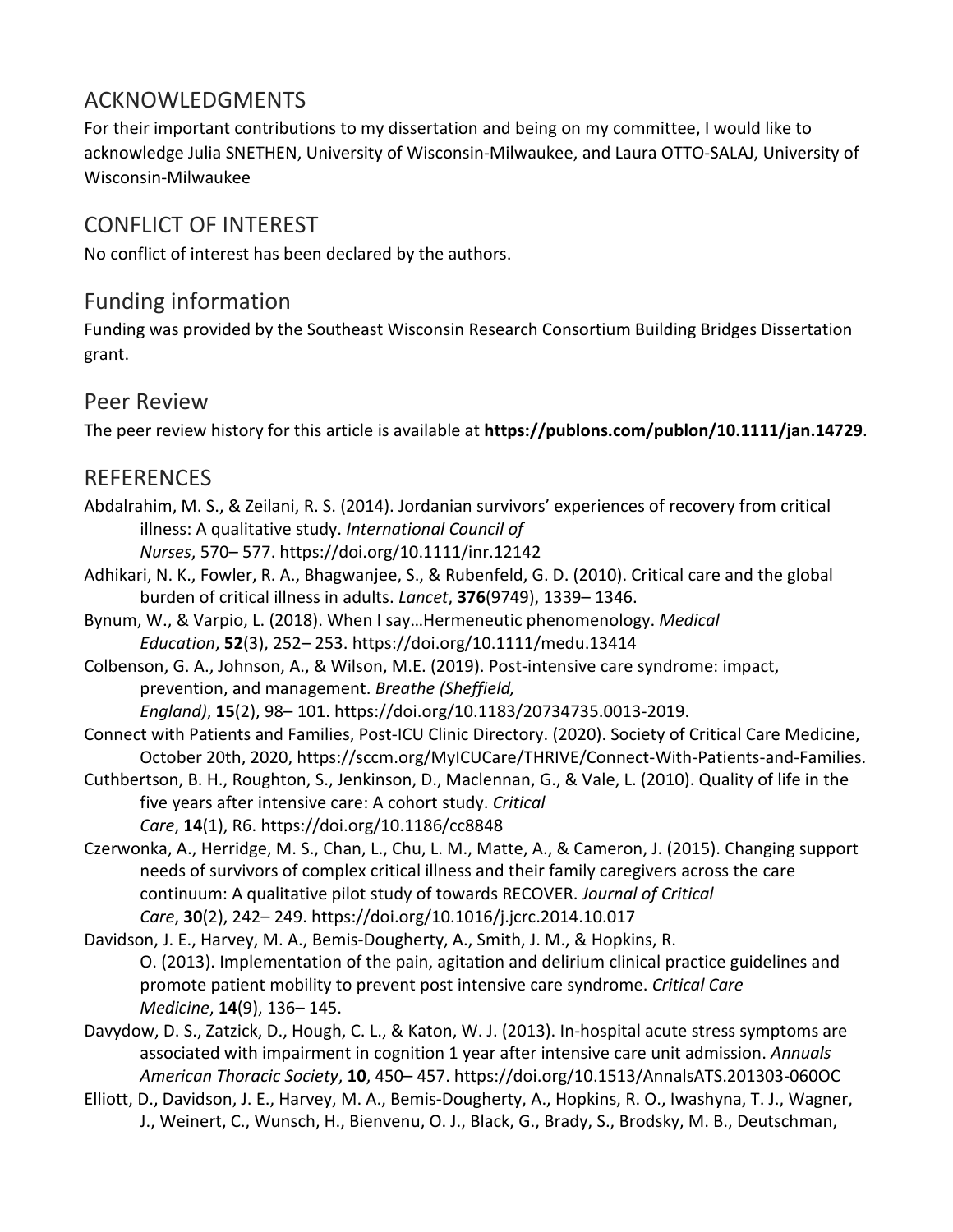C., Doepp, D., Flatley, C., Fosnight, S., Gittler, M., Gomez, B. T., … Needham, D. M. (2014). Exploring the scope of post-intensive care syndrome therapy and care: Engagement of non-critical care providers and survivors in a second stakeholders meeting. *Critical Care Medicine*, **42**, 2518– 2526. https://doi.org/10.1097/CCM.0000000000000525

- Fan, E., Cheek, F., Chlan, L., Gosselink, R., Hart, N., Herridge, M. S., Hopkins, R. O., Hough, C. L., Kress, J. P., Latronico, N., Moss, M., Needham, D. M., Rich, M. M., Stevens, R. D., Wilson, K. C., Winkelman, C., Zochodne, D. W., & Ali, N. A. (2014). An official American Thoracic Society Clinical Practice guideline: The diagnosis of intensive care unit-acquired weakness in adults. *American Journal of Respiratory and Critical Care Medicine*, **190**, 1437– 1446. https://doi.org/10.1164/rccm.201411-2011ST
- Fan, E., Dowdy, D. W., Colantuoni, E., Mendez-Tellez, P. A., Sevransky, J. E., Shanholtz, C., Dennison Himmelfarb, C. R., Desai, S. V., Ciesla, N., Herridge, M. S., Pronovost, P. J., & Needham, D. M. (2014). Physical complications in acute lung injury survivors: A two-year longitudinal prospective study. *Critical Care*

*Medicine*, **42**, 849– 859. https://doi.org/10.1097/CCM.0000000000000040 Haines, K. J., Denehy, L., Skinner, E. H., Warrillow, S., & Berney, S. (2015). Psychosocial outcomes in

- informal caregivers of the critically ill: A systematic review. *Critical Care Medicine*, **43**(5), 1112– 1120. https://doi.org/10.1097/ccm.0000000000000865
- Haines, K. J., Sevin, C. M., Hibbert, E., Boehm, L. M., Aparanji, K., Bakhru, R. N., Bastin, A. J., Beesley, S. J., Butcher, B. W., Drumright, K., Eaton, T. L., Farley, T., Firshman, P., Fritschle, A., Holdsworth, C., Hope, A. A., Johnson, A., Kenes, M. T., Khan, B. A., … McPeake, J. (2019). Key mechanisms by which post-ICU activities can improve in-ICU care: Results of the international THRIVE collaboratives. *Intensive Care Medicine*, **45**, 939– 947. https://doi.org/10.1007/s00134-019- 05647-5
- Harvey, M. A. (2012). The truth about consequences-post-intensive care syndrome in intensive care unit survivors and their families. *Critical Care Medicine*, **40**(8), 2506– 2507. https://doi.org/10.1097/CCM.0b013e318258e943
- Hermans, G., Van Mechelen, H., Clerckx, B., Vanhullebusch, T., Mesotten, D., Wilmer, A., Casaer, M. P., Meersseman, P., Debaveye, Y., Van Cromphaut, S., & Wouters, P. J. (2014). Acute outcomes and 1-year mortality of intensive care unit-acquired weakness: A cohort study and propensitymatched analysis. *American Journal of Respiratory and Critical Care Medicine*, **190**, 410– 420.
- Herridge, M. S. (2009). Legacy of intensive care unit-acquired weakness. *Critical Care Medicine*, **37**(10 Suppl), S457– S461. https://doi.org/10.1097/CCM.0b013e3181b6f35c
- Herridge, M. S., Tansey, C. M., Matté, A., Tomlinson, G., Diaz-Granados, N., Cooper, A., Guest, C. B., Mazer, C. D., Mehta, S., Stewart, T. E., & Kudlow, P. (2011). Functional disability 5 years after acute respiratory distress syndrome. *The New England Journal of Medicine*, **364**(14), 1293– 1304. https://doi.org/10.1056/NEJMoa1011802
- M. Hersen, & S. Turner (Eds.) (2013). *Diagnostic interviewing*, 3rd ed. Library of Congress.
- Iwashyna, T. J. (2010). Survivorship will be the defining challenge of critical care in the 21st century. *Ann Internal Medicine*, **153**, 204– 205. https://doi.org/10.7326/0003-4819-153-3- 201008030-00013
- Knaus, W. A., Draper, E. A., Wagner, D. P., & Zimmerman, J. E. (1985). APACHE II: A severity of disease classification system. *Critical Care Medicine*, **13**(10), 818– 829. https://doi.org/10.1097/00003246-198510000-00009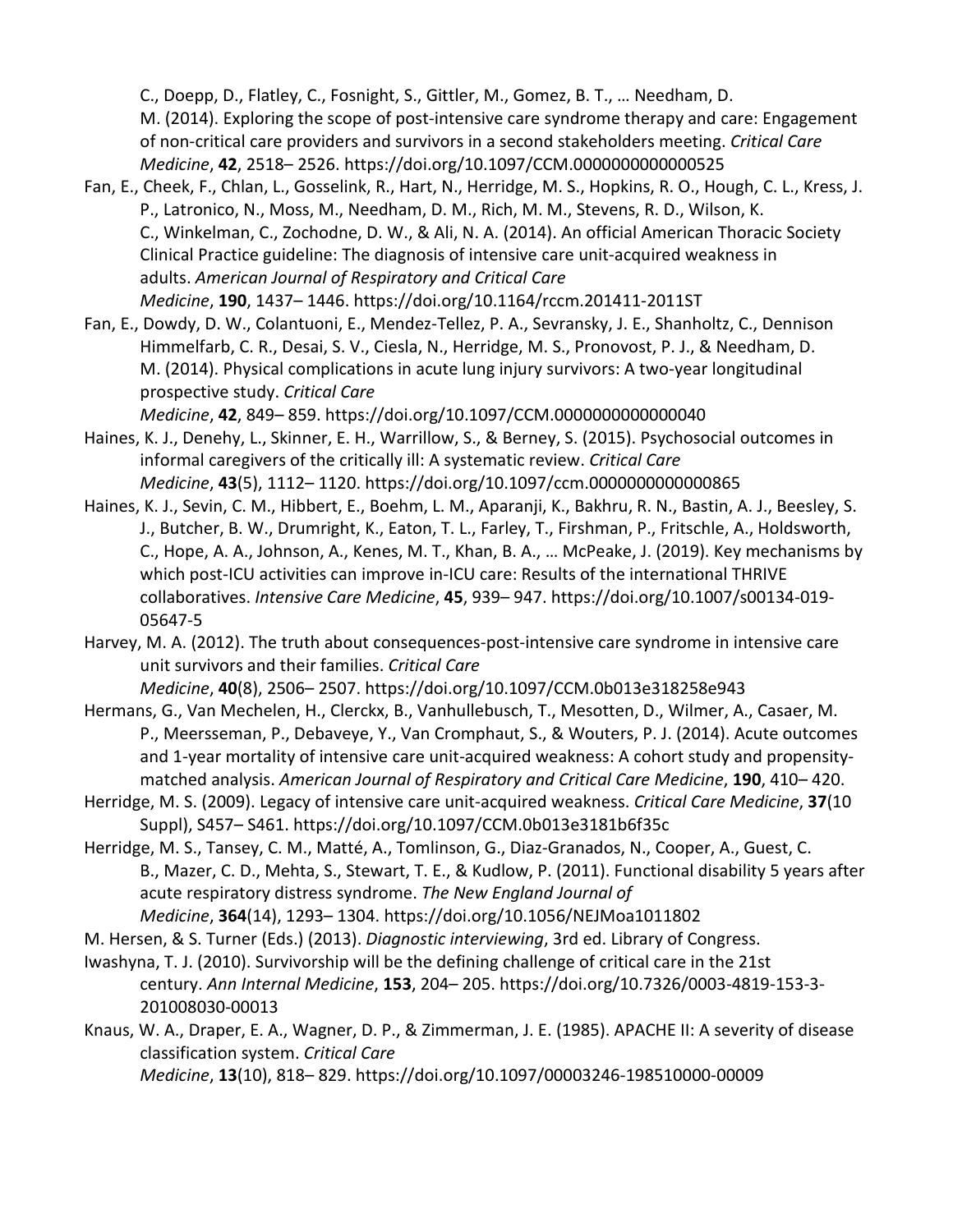Lasiter, S., Oles, S. K., Mundell, J., London, S., & Barbar, K. (2016). Critical care follow-up clinics: A scoping review of interventions and outcomes. *Clinical Nurse Specialists*, **30**(4), 227– 237. https://doi.org/10.1097/NUR0000000000000219

Lee, C. M., Herridge, M. S., Matte, A., & Cameron, J. I. (2009). Education and the support needs during recovery in acute respiratory distress syndrome survivors. *Critical Care*, **13**(5), R253.

Lincoln, Y. S., & Guba, E. G. (1985). *Naturalistic inquiry*. Sage Publications.

Magarey, J. M., & McCutcheon, H. H. (2005). Fishing wit the dead'-recall of memories from the ICU. *Intensive Critical Care Nurse*, **21**(6), 344– 354.

Maley, J. H., Brewster, I., Mayoral, I., Siruckova, R., Adams, S., McGraw, K. A., Piech, A. A., Detsky, M., & Mikkelsen, M. E. (2016). Resilience in survivors of critical illness in the context of the survivors' experience and recovery. *Annals American Thoracic Society*, **13**(8), 1351– 1360. https://doi.org/10.1513/AnnalsATS.201511-782OC

McKinney, A. A., & Deeny, P. (2002). Leaving the intensive care unit: A phenomenological study of the patients' experience. *Intensive Critical Care* 

*Nurse*, **18**(6), 320– 331. https://doi.org/10.1016/S0964-3397(02)00069-1

McPeake, J., Hirshberg, E. L., Christie, L. M., Drumright, K., Haines, K., Hough, C. L., Meyer, J., Wade, D., Andrews, A., Bakhru, R., & Bates, S. (2019). Models of peer support collaborative (THRIVE). *Critical Care* 

*Medicine*, **47**(1), e21– e27. https://doi.org/10.1097/CCM.0000000000003497

- McPeake, J., & Quasim, T. (2016). The role of peer support in ICU rehabilitation. *Intensive Critical Care Nurse*, **37**, 1– 3. https://doi.org/10.1016/j.iccn.2016.07.005
- McPeake, J., Shaw, M., Iwashyna, T. J., Daniel, M., Devine, H., Jarvie, L., Kinsella, J., MacTavish, P., & Quasim, T. (2017). Intensive care syndrome: Promoting independence and return to employment (InS:PIRE). Early evaluation of a complex intervention. *PLoS One*, **12**(11), e0188028.

Mikkelsen, M. E., Jackson, J. C., Hopkins, R. O., Thompson, C., Andrews, A., Netzer, G., Bates, D. M., Bunnell, A. E., Christie, L. M., Greenberg, S. B., Lamas, D. J., Sevin, C. M., Weinhouse, G., & Iwashyna, T. J. (2016). Peer support as a novel strategy to mitigate post-intensive care syndrome. *AACN Advanced Critical* 

*Care*, **27**(2), 221– 229. https://doi.org/10.4037/aacnacc2016667

Miller, R. (2008). Implementing a survivorship care plan for patients with breast cancer. *Clinical Journal of Oncology Nursing*, **12**, 479– 487. https://doi.org/10.1188/08.CJON.479-487

Moustakas, C. (1994). *Phenomenological research methods*. Sage.

- Needham, D. M., Davidson, J., Cohen, H., Hopkins, R. O., Weinert, C., Wunsch, H., Zawistowski, C., Bemis-Dougherty, A., Berney, S. C., Bienvenu, O. J., Brady, S. L., Brodsky, M. B., Denehy, L., Elliott, D., Flatley, C., Harabin, A. L., Jones, C., Louis, D., Meltzer, W., … Harvey, M. A. (2012). Improving long-term outcomes after discharge from intensive care unit: Report from a stakeholders' conference. *Critical Care Medicine*, **40**(2), 502– 509. https://doi.org/10.1097/CCM.0b013e318232da75
- Needham, D. M., Dinglas, V. D., Morris, P. E., Jackson, J. C., Hough, C. L., Mendez-Tellez, P. A., Wozniak, A. W., Colantuoni, E., Ely, E. W., Rice, T. W., & Hopkins, R. O. (2013). Physical and cognitive performance of patients with acute lung injury 1 year after initial trophic versus full enteral feeding. EDEN trial follow-up. *American Journal of Respiratory and Critical Care Medicine*, **188**, 567– 576. https://doi.org/10.1164/rccm.201304-0651OC